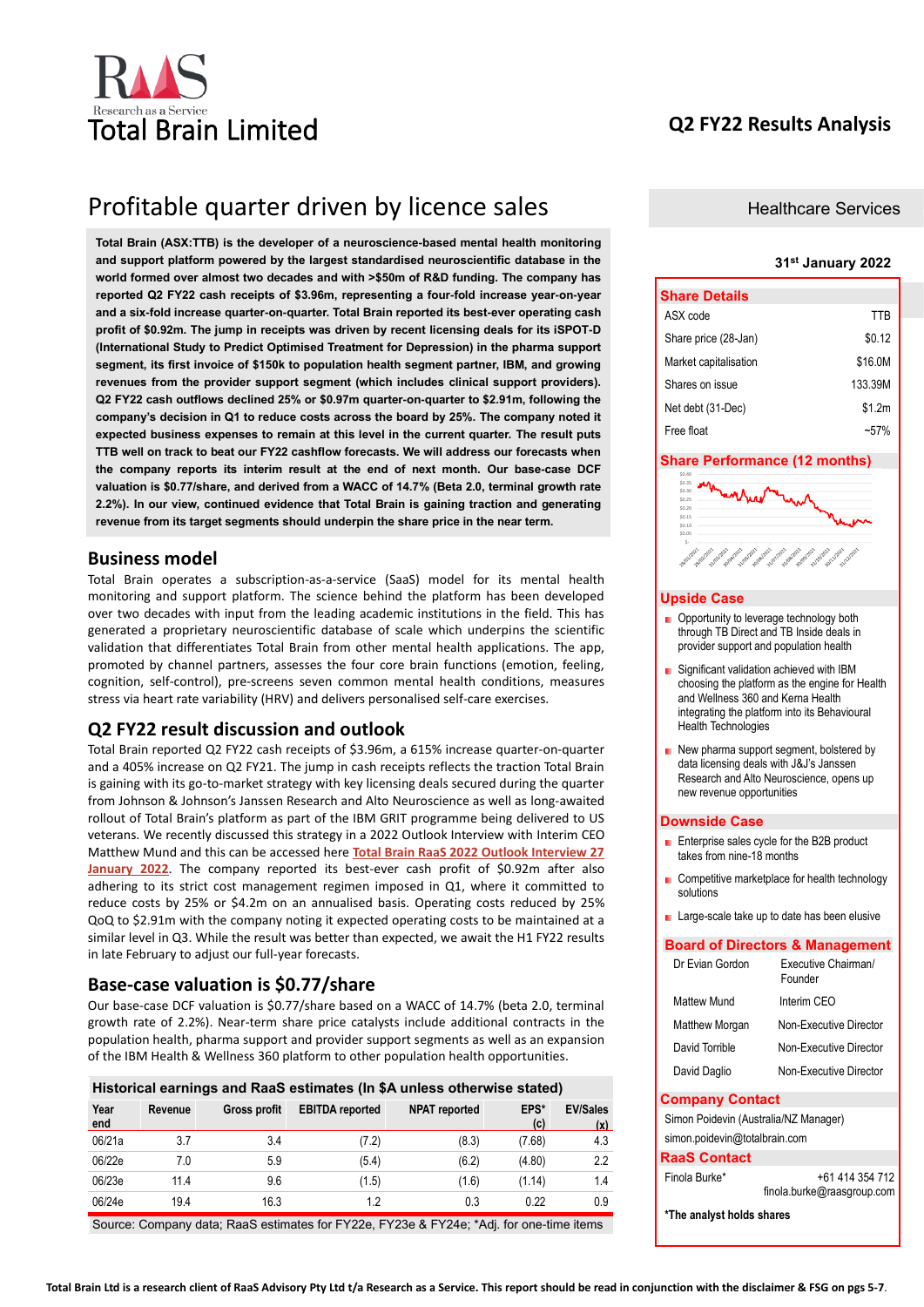

# **Q2 FY22 Results Analysis**

Total Brain has reported an operating cash profit of \$0.92m for Q2 FY22, the company's best-ever quarterly operating result. During the quarter, TTB invested \$0.95m in IP, which was lower than the investment made in Q1 FY22 (\$1.4m) and Q2 FY21 (\$1.48m). As a consequence, cash burn was significantly lower that Q1 FY22 and the same quarter a year ago, demonstrating the inroads the company has made to substantially reduce its burn rate while focusing on its go-to-market strategy. The company ended Q2 with \$4.61m in cash and net debt of \$1.2m.

| Exhibit 1: Total Brain Q2 FY22 versus Q2 FY21 and Q1 FY22 (in A\$m) |  |  |
|---------------------------------------------------------------------|--|--|
|---------------------------------------------------------------------|--|--|

| <b>Quarterly cashflow</b>                 | Q2 FY21 | Q1 FY22 | <b>Q2 FY22</b> |
|-------------------------------------------|---------|---------|----------------|
| Cash receipts                             | 0.79    | 0.55    | 3.96           |
| Product manufacturing and operating costs | (0.17)  | (0.28)  | (0.23)         |
| Employee costs                            | (1.78)  | (2.40)  | (2.21)         |
| Admin, corporate and other costs          | (0.35)  | (0.74)  | (0.48)         |
| Net interest                              |         |         | (0.13)         |
| Taxes                                     |         |         |                |
| Other                                     | 0.02    |         |                |
| <b>Operating cashflow</b>                 | (1.50)  | (2.87)  | 0.92           |
| IP investment                             | (1.48)  | (1.40)  | (0.95)         |
| Cash burn                                 | (2.98)  | (4.27)  | (0.03)         |
| Cash burn per month                       | (0.99)  | (1.42)  | (0.01)         |
| Net cash at the end of the period         | 3.71    | 2.59    | 4.61           |
|                                           |         |         |                |

Source: Company reports

# **DCF Valuation**

We are of the view that the discounted cashflow methodology is the most appropriate methodology for valuing early-stage companies. Our base-case DCF valuation of Total Brain is \$103.3m which derives a \$0.77/share valuation. Our terminal value is \$0.36/share within this valuation.

| <b>Exhibit 2: Base-case DCF valuation</b> |         |
|-------------------------------------------|---------|
| <b>Parameters</b>                         | Outcome |
| Discount rate / WACC                      | 14.7%   |
| Beta                                      | 2.0     |
| Terminal growth rate assumption           | 2.20%   |
| Sum of PV (\$m)                           | 55.7    |
| PV of terminal value (\$m)                | 48.8    |
| PV of enterprise (\$m)                    | 104.5   |
| Debt (cash) (\$m)                         | 1.2     |
| Net value - shareholder (\$m)             | 103.3   |
| No. of shares on issue (m)                | 133.3   |
| <b>NPV</b>                                | \$0.77  |
| Source: RaaS estimates                    |         |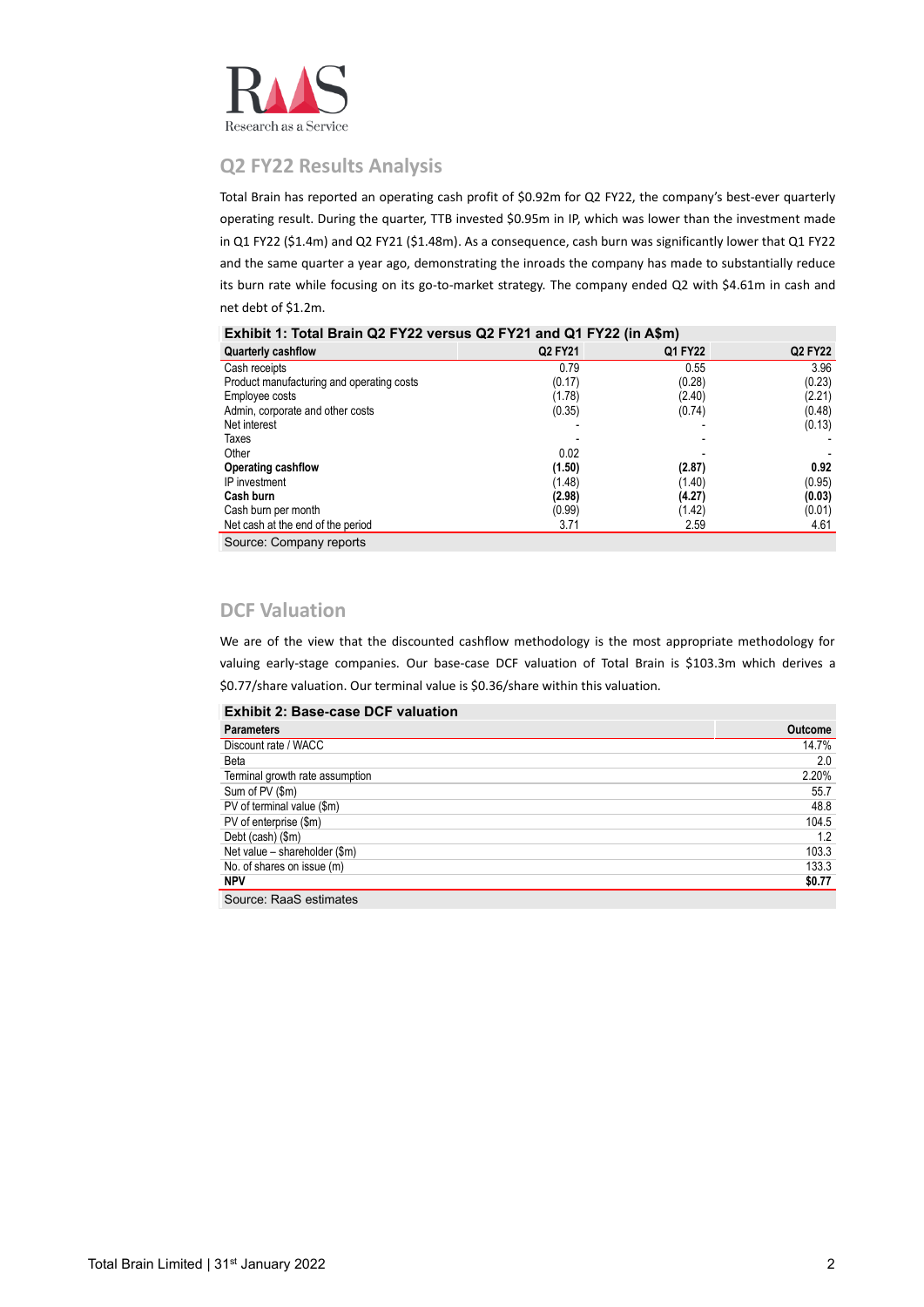

# **Exhibit 3: Financial Year Financial Summary (In A\$m)**

| Total Brain (TTB.AX)        |              |              |         |         |        | Share price (28 January 2022)             |              |                |                             |              | A\$            | 0.12         |
|-----------------------------|--------------|--------------|---------|---------|--------|-------------------------------------------|--------------|----------------|-----------------------------|--------------|----------------|--------------|
| Profit and Loss (A\$m)      |              |              |         |         |        | Interim (A\$m)                            | <b>H121A</b> | <b>H221A</b>   | <b>H122F</b>                | <b>H222F</b> | <b>H123F</b>   | <b>H223F</b> |
| Y/E 30 June                 | <b>FY20A</b> | <b>FY21A</b> | FY22F   | FY23F   |        | FY24F Revenue                             | 2.0          | 1.7            | 2.3                         | 4.7          | 4.8            | 6.6          |
| Revenue                     | 3.9          | 3.7          | 7.0     | 11.4    |        | 19.4 EBITDA                               | (3.8)        | (3.4)          | (3.9)                       | (1.5)        | (1.5)          | (0.0)        |
|                             | 3.3          | 3.4          | 5.9     | 9.6     |        | 16.3 EBIT                                 |              |                |                             |              |                | (0.3)        |
| Gross profit                |              |              |         | 84.0%   |        |                                           | (4.0)        | (4.2)          | (4.1)                       | (1.8)        | (1.7)          |              |
| GP margin %                 | 85.2%        | 92.8%        | 85.0%   |         | 84.0%  | NPAT (normalised)                         | (3.9)        | (4.3)          | (4.3)                       | (1.9)        | (1.3)          | (0.3)        |
| <b>EBITDA</b>               | (7.4)        | (7.2)        | (5.4)   | (1.5)   |        | 1.2 Minorities                            | 0.0          | 0.0            | 0.0                         | 0.0          | 0.0            | 0.0          |
| Depn                        | (0.1)        | (0.1)        | (0.0)   | (0.0)   |        | (0.0) NPAT (reported)                     | (3.9)        | (4.3)          | (4.3)                       | (1.9)        | (1.3)          | (0.3)        |
| Amort                       | (0.2)        | (0.6)        | (0.5)   | (0.4)   |        | (0.4) EPS (normalised)                    | (3.6)        | (3.9)          | (3.3)                       | (1.5)        | (0.9)          | (0.2)        |
| EBIT                        | (7.7)        | (8.3)        | (5.9)   | (2.0)   |        | 0.7 EPS (reported)                        | (3.6)        | (3.9)          | (3.3)                       | (1.5)        | (0.9)          | (0.2)        |
| Interest                    | 0.0          | (0.0)        | (0.3)   | (0.3)   |        | (0.3) Dividend (cps)                      | 0.0          | 0.0            | 0.0                         | 0.0          | 0.0            | 0.0          |
| Tax                         | 0.0          | 0.1          | 0.0     | 0.6     |        | (0.1) Imputation                          | 30.0         | 30.0           | 30.0                        | 30.0         | 30.0           | 30.0         |
| Minorities                  | 0.0          | 0.0          | 0.0     | 0.0     |        | 0.0 Operating cash flow                   | (4.3)        | (2.9)          | (1.9)                       | 1.3          | (1.0)          | (0.5)        |
| Equity accounted assoc      | 0.0          | 0.0          | 0.0     | 0.0     |        | 0.0 Free Cash flow                        | (1.8)        | (0.3)          | 0.4                         | 1.8          | (0.4)          | 0.1          |
| NPAT pre significant items  | (7.6)        | (8.3)        | (6.2)   | (1.6)   |        | 0.3 Divisionals                           | <b>H121A</b> | <b>H221A</b>   | <b>H122F</b>                | <b>H222F</b> | <b>H123F</b>   | <b>H223F</b> |
| Significant items           | 0.0          | (0.0)        | 0.0     | 0.0     | 0.0    | Total Brain - Corporate                   | 1.3          | 1.0            | 1.2                         | 1.9          | 2.3            | 2.6          |
| NPAT (reported)             | (7.6)        | (8.3)        | (6.2)   | (1.6)   |        | 0.3 Total Brain Affinity                  | 0.6          | 0.5            | 0.8                         | 1.3          | 2.0            | 3.3          |
| Cash flow (A\$m)            |              |              |         |         |        | Total Brain - D2C                         |              | $\blacksquare$ | $\overline{\phantom{a}}$    |              | $\blacksquare$ |              |
| Y/E 30 June                 | <b>FY20A</b> | <b>FY21A</b> | FY22F   | FY23F   |        | FY24F Other revenues                      | 0.2          | 0.1            | 0.2                         | 1.2          | 0.3            | 0.4          |
| EBITDA                      |              |              |         |         |        |                                           |              |                |                             |              |                |              |
|                             | (7.4)        | (7.2)        | (5.4)   | (1.5)   |        | 1.2 Total Revenue                         | 2.0          | 1.6            | 2.2                         | 4.4          | 4.6            | 6.3          |
| Interest                    | 0.0          | 0.0          | (0.3)   | (0.3)   | (0.3)  |                                           |              |                |                             |              |                |              |
| Tax                         | 0.0          | 0.0          | 0.0     | 0.0     |        | (0.2) Gross profit                        | 1.9          | 1.6            | 1.9                         | 4.0          | 4.1            | 5.5          |
| Working capital changes     | 1.4          | 0.0          | 5.0     | 0.3     |        | (0.9) Gross Profit Margin %               | 94%          | 95%            | 87%                         | 89%          | 88%            | 88%          |
| Operating cash flow         | (6.0)        | (7.2)        | (0.7)   | (1.5)   | (0.2)  |                                           |              |                |                             |              |                |              |
| Mtce capex                  | (0.1)        | (0.1)        | (0.1)   | (0.1)   |        | $(0.1)$ Employment                        | 4.0          | 3.2            | 4.0                         | 3.7          | 3.7            | 3.7          |
| Free cash flow              | (6.1)        | (7.2)        | (0.7)   | (1.6)   |        | $(0.3)$ Marketing                         | 0.4          | 0.7            | 0.5                         | 0.5          | 0.5            | 0.5          |
| Growth capex                | (2.6)        | (5.0)        | (2.9)   | (1.0)   |        | (1.0) Other costs                         | 1.2          | 1.1            | 1.3                         | 1.3          | 1.3            | 1.3          |
| Acquisitions/Disposals      | 0.0          | 0.0          | 0.0     | 0.0     |        | 0.0 Total costs                           | 5.6          | 5.0            | 5.8                         | 5.5          | 5.5            | 5.6          |
| Other                       | 0.0          | 0.0          | 0.0     | 0.0     |        | 0.0 EBITDA                                | (3.8)        | (3.4)          | (3.9)                       | (1.5)        | (1.5)          | (0.0)        |
| Cash flow pre financing     | (8.7)        | (12.2)       | (3.6)   | (2.6)   | (1.3)  |                                           |              |                |                             |              |                |              |
| Equity                      | 13.7         | 0.0          | 6.5     | 2.0     |        | 0.0 Margins, Leverage, Returns            |              | <b>FY20A</b>   | <b>FY21A</b>                | FY22F        | FY23F          | FY24F        |
| Debt                        | 1.1          | 3.2          | 1.4     | 0.0     |        | 0.0 EBITDA margin %                       |              |                | $(194.6\%)$                 | (78.2%)      | $(13.2\%)$     | 6.3%         |
|                             |              |              |         |         |        |                                           |              | $(191.6\%)$    |                             |              |                |              |
| Dividends paid              | 0.0          | 0.0          | 0.0     | 0.0     |        | 0.0 EBIT margin %                         |              | $(197.6\%)$    | $(226.0\%)$                 | $(85.1\%)$   | $(17.3\%)$     | 3.8%         |
| Net cash flow for year      | 6.0          | (9.1)        | 4.3     | (0.6)   |        | (1.3) NPAT margin (pre significant items) |              | $(197.2\%)$    | $(225.0\%)$                 | $(89.5\%)$   | $(14.3\%)$     | 1.7%         |
| Balance sheet (A\$m)        |              |              |         |         |        | Net Debt (Cash)                           |              | $10.00 -$      | 2.84                        | 1.94         | 1.37           | 0.11         |
| Y/E 30 June                 | <b>FY20A</b> | <b>FY21A</b> | FY22F   | FY23F   |        | FY24F Net debt/EBITDA (x)                 | (x)          | n/a            | n/a                         | n/a          | n/a            | 0.09         |
| Cash                        | 11.1         | 1.4          | 5.3     | 4.8     |        | 3.5 ND/ND+Equity (%)                      | (% )         | $(61.0\%)$     | 13.6%                       | $(10.6\%)$   | $(7.1\%)$      | (0.5%        |
| Accounts receivable         | 2.8          | 5.1          | 4.0     | 4.4     |        | 6.5 EBIT interest cover (x)               | (x)          | n/a            | n/a                         | n/a          | n/a            | 38.8%        |
| Inventory                   | 0.0          | 0.0          | 0.0     | 0.0     |        | 0.0 ROA                                   |              | nm             | (31.2%)                     | (23.2% )     | (7.2% )        | 2.6%         |
| Other current assets        | 0.1          | 0.2          | 0.2     | 0.2     |        | 0.2 ROE                                   |              | nm             | (37.4% )                    | $(32.5\%)$   | $(8.0\%$ )     | 1.6%         |
| Total current assets        | 14.1         | 6.8          | 9.6     | 9.4     |        | 10.2 ROIC                                 |              | nm             | (98.7%                      | (97.4% )     | $(18.2\%)$     | 7.6%         |
| PPE                         | 0.3          | 0.3          | 0.3     | 0.4     |        | 0.4 NTA (per share)                       |              | 27.8%          | 13.5%                       | 14.0%        | 14.2%          | 14.5%        |
| Goodwill                    | 0.0          | 0.0          | 0.0     | 0.0     |        | 0.0 Working capital                       |              | 237.6%         | 458.9%                      | 195.8%       | 225.1%         | 339.5%       |
| Intangibles                 | 15.0         | 11.0         | 11.1    | 11.1    |        | 18.3 WC/Sales (%)                         |              | 61.3%          | 124.2%                      | 28.1%        | 19.7%          | 17.5%        |
| Deferred tax asset          | 0.0          | 0.0          | 0.0     | 0.0     |        |                                           |              | 49.0%          | (4.7%)                      | 88.5%        | 64.0%          | 70.2%        |
|                             |              |              |         |         |        | 0.0 Revenue growth                        |              |                |                             |              |                |              |
| Other non current assets    | 0.0          | 0.0          | 0.0     | 0.0     | 0.0    |                                           |              |                |                             |              |                |              |
| Total non current assets    | 15.3         | 17.3         | 17.5    | 18.1    |        | 18.7 Pricing                              |              | <b>FY20A</b>   | <b>FY21A</b>                | FY22F        | FY23F          | FY24F        |
| <b>Total Assets</b>         | 29.4         | 24.1         | 27.1    | 27.5    |        | 28.9 No of shares $(y/e)$                 | (m)          | 95             | 133                         | 146          | 146            | 146          |
| Accounts pay able           | 0.5          | 0.5          | 2.1     | 2.2     | 3.1    | Weighted Av Dil Shares                    | (m)          | 95             | 108                         | 143          | 146            | 146          |
| Short term debt             | 1.1          | 4.3          | 3.4     | 3.4     | 3.4    |                                           |              |                |                             |              |                |              |
| Tax payable                 | 0.0          | 0.0          | 0.0     | 0.0     |        | 0.0 EPS Reported                          | cps          | (8.07)         | (7.68)                      | (4.80)       | (1.14)         | 0.22         |
| Deferred rev enue           | 1.4          | 1.3          | 1.3     | 1.3     |        | 1.3 EPS Normalised/Diluted                | cps          | (8.07)         | (7.68)                      | (4.80)       | (1.14)         | 0.22         |
| Total current liabilities   | 3.0          | 6.1          | 6.8     | 6.9     | 7.8    |                                           |              |                |                             |              |                |              |
| Long term debt              | 0.0          | 0.0          | 0.0     | 0.0     |        | $0.0$ PE $(x)$                            |              |                | $\mathcal{L}^{\mathcal{A}}$ |              | ÷.             | 53.8         |
| Other non current liabs     | 0.1          | 0.0          | 0.0     | 0.0     |        | 0.0 PE market                             |              | 18.0           | 18.0                        | 18.0         | 18.0           | 18.0         |
| Total long term liabilities | 0.1          | 0.0          | $0.0\,$ | $0.0\,$ |        | 0.0 Premium/(discount)                    |              | $(100.0\%)$    | $(100.0\%)$                 | $(100.0\%)$  | $(100.0\%)$    | 199.1%       |
| <b>Total Liabilities</b>    | 3.0          | 6.1          | 6.8     | 6.9     |        | 7.8 EV/Sales                              |              | 0.4            | 4.3                         | 2.2          | 1.4            | 0.9          |
|                             |              |              |         |         |        | 21.2 FCF/Share                            |              |                |                             |              |                |              |
| <b>Net Assets</b>           | 26.4         | 18.0         | 20.4    | 20.7    |        |                                           | cps          | (6.2)          | (5.3)                       | (0.4)        | (0.9)          | (0.0)        |
|                             |              |              |         |         |        | Price/FCF share                           |              | (1.9)          | (2.3)                       | (28.6)       | (12.8)         | (255.9)      |
| Share capital               | 78.4         | 78.5         | 85.0    | 87.0    |        | 87.2 Free Cash flow Yield                 |              | $(51.6\%)$     | $(44.3\%)$                  | $(3.5\%)$    | $(7.8\%)$      | (0.4% )      |
| Accumulated profits/losses  | (56.4)       | (64.7)       | (69.0)  | (70.6)  | (70.3) |                                           |              |                |                             |              |                |              |
| Reserves                    | 4.4          | 4.3          | 4.3     | 4.3     | 4.3    |                                           |              |                |                             |              |                |              |
|                             |              |              | 0.0     | 0.0     | 0.0    |                                           |              |                |                             |              |                |              |
| Minorities                  | 0.0          | 0.0          |         |         |        |                                           |              |                |                             |              |                |              |

Source: Company data for historicals, RaaS estimates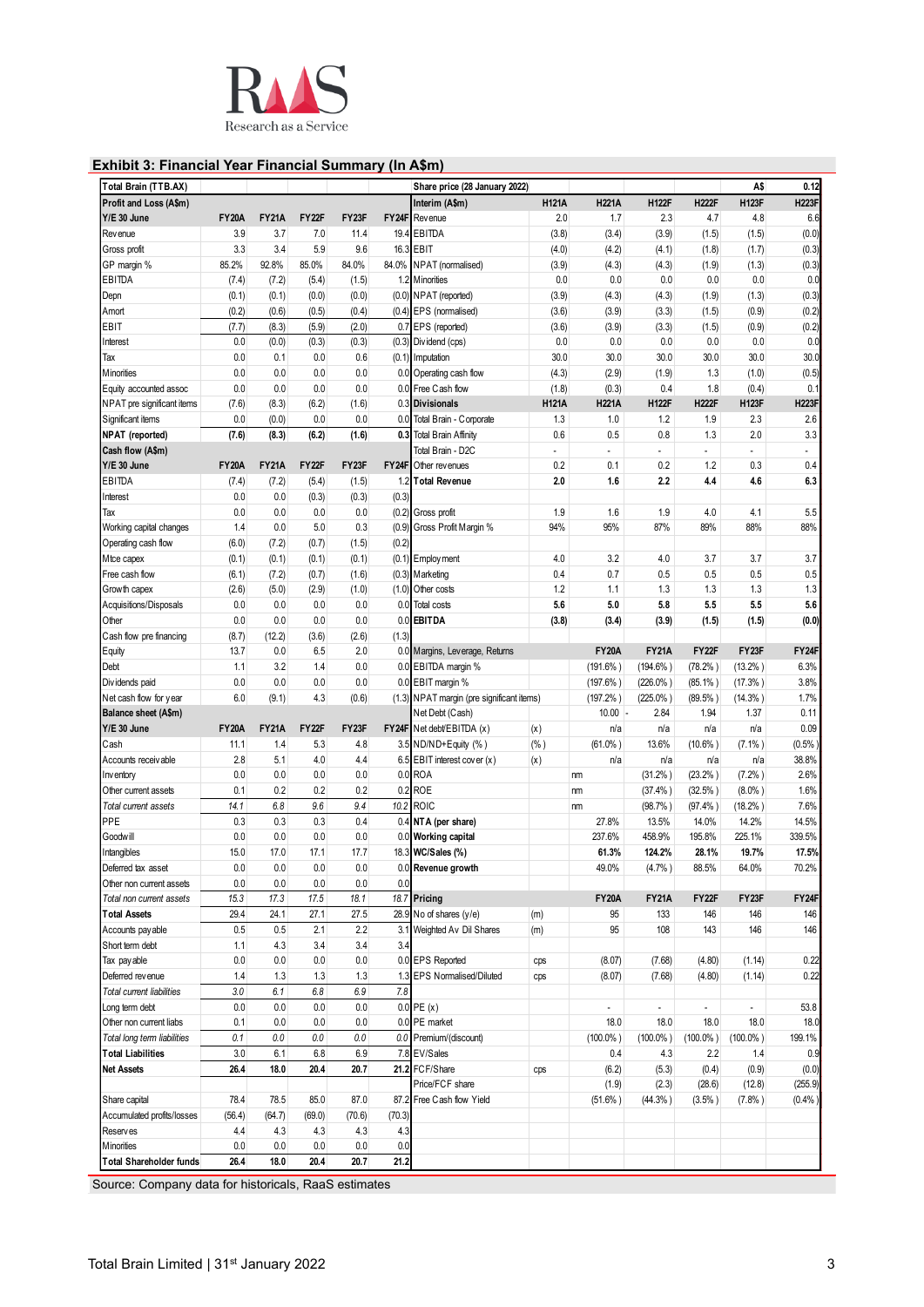

## **Exhibit 4: Calendar Year Financial Summary (in A\$m)**

| Profit and Loss (A\$m)      |                    |                    |                |              |        | Share price (28 January 2022)                   |                |                       |                |                | A\$            | 0.12               |
|-----------------------------|--------------------|--------------------|----------------|--------------|--------|-------------------------------------------------|----------------|-----------------------|----------------|----------------|----------------|--------------------|
|                             |                    |                    |                |              |        | Interim (A\$m)                                  | <b>H1CY20A</b> | <b>H2CY20A</b>        | <b>H1CY21A</b> | H2CY21F        | H1CY22F        | H2CY22F            |
| Y/E December 31             | CY19A              | <b>CY20A</b>       | CY21F          | CY22F        |        | <b>CY23F</b> Revenue                            | 1.7            | 2.0                   | 1.7            | 2.3            | 4.7            | 4.8                |
| Revenue                     | 2.6                | 3.9                | 3.7            | 7.0          |        | 9.5 EBITDA                                      | (3.6)          | (3.8)                 | (3.4)          | (3.9)          | (1.5)          | (1.5)              |
| Gross profit                | 2.3                | 3.3                | 3.4            | 5.9          |        | 8.0 EBIT                                        | (3.7)          | (4.0)                 | (4.2)          | (4.1)          | (1.8)          | (1.7)              |
| GP margin %                 | 87.8%              | 85.2%              | 92.8%          | 85.0%        | 84.5%  | NPAT (normalised)                               | (3.7)          | (3.9)                 | (4.3)          | (4.3)          | (1.9)          | (1.3)              |
| EBITDA                      | (8.1)              | (7.4)              | (7.2)          |              |        |                                                 | 0.0            | 0.0                   | 0.0            | 0.0            | 0.0            | 0.0                |
|                             |                    |                    |                | (5.4)        |        | (3.0) Minorities                                |                |                       |                |                |                | (1.3)              |
| Depn                        | (0.0)              | (0.1)              | (0.1)          | (0.0)        |        | (0.0) NPAT (reported)<br>(0.5) EPS (normalised) | (3.7)          | (3.9)                 | (4.3)          | (4.3)          | (1.9)          |                    |
| Amort                       | (0.4)              | (0.2)              | (0.6)          | (0.5)        |        |                                                 | (3.3)          | (3.6)                 | (3.9)          | (3.3)          | (1.5)          | (0.9)              |
| EBIT                        | (8.5)<br>0.0       | (7.7)<br>0.0       | (8.2)<br>(0.0) | (5.9)        |        | (3.5) EPS (reported)                            | (3.3)<br>0.0   | (3.6)<br>0.0          | (3.9)          | (3.3)          | (1.5)<br>0.0   | (0.9)<br>0.0       |
| Interest<br>Tax             | 0.0                | 0.0                | 0.1            | (0.3)<br>0.0 |        | (0.3) Dividend (cps)                            | 30.0           | 30.0                  | 0.0<br>30.0    | 0.0<br>30.0    | 30.0           | 30.0               |
| Minorities                  | 0.0                | 0.0                | 0.0            | 0.0          |        | 0.5 Imputation                                  | (1.7)          | (4.3)                 | (2.9)          |                | 1.3            | (1.0)              |
|                             | 0.0                | 0.0                | 0.0            | 0.0          |        | 0.0 Operating cash flow                         |                |                       |                | (1.9)<br>0.4   | 1.8            |                    |
| Equity accounted assoc      |                    |                    |                |              |        | 0.0 Free Cash flow                              | (0.1)          | (1.8)                 | (0.3)          |                |                | (0.4)              |
| NPAT pre significant items  | (8.6)<br>0.0       | (7.6)<br>0.0       | (8.2)          | (6.2)<br>0.0 |        | (3.3) Divisionals                               | <b>H1CY20A</b> | <b>H2CY20A</b><br>1.3 | H1CY21A        | H2CY21F        | H1CY22F<br>1.9 | H2CY22F<br>2.3     |
| Significant items           |                    |                    | (0.0)          |              |        | 0.0 Total Brain - Corporate                     | 1.2            |                       | 1.0            | 1.2            |                |                    |
| NPAT (reported)             | (8.6)              | (7.6)              | (8.2)          | (6.2)        |        | (3.3) Total Brain Affinity                      | 0.3            | 0.6                   | 0.5            | 0.8            | 1.3            | 2.0                |
| Cash flow (A\$m)            |                    |                    |                |              |        | Total Brain D2C                                 | ÷,             | ä,                    | ÷,             | $\blacksquare$ | $\blacksquare$ | ä,                 |
| Y/E December 31             | <b>CY19A</b>       | CY <sub>20</sub> A | CY21F          | CY22F        |        | CY23F Other revenues                            | 0.2            | 0.2                   | 0.1            | 0.2            | 1.3            | 0.5                |
| EBITDA                      | (8.1)              | (7.4)              | (7.2)          | (5.4)        |        | (3.0) Total Revenue                             | 1.7            | 2.0                   | 1.7            | 2.3            | 4.5            | 4.8                |
| Interest                    | 0.0                | 0.0                | 0.0            | (0.3)        |        | (0.3) Gross profit                              | 1.5            | 1.9                   | 1.6            | 1.9            | 4.0            | 4.1                |
| Tax                         | 0.0                | 0.0                | 0.0            | 0.0          |        | 0.0 Gross Profit Margin %                       | 86%            | 92%                   | 95%            | 85%            | 88%            | 84%                |
| Working capital changes     | 2.5                | 1.4                | 0.0            | 5.0          | 3.6    |                                                 |                |                       |                |                |                |                    |
| Operating cash flow         | (5.6)              | (6.0)              | (7.2)          | (0.7)        |        | 0.3 Employment                                  | 3.1            | 4.0                   | 3.2            | 4.0            | 3.7            | 3.7                |
| Mtce capex                  | 0.0                | (0.1)              | (0.1)          | (0.1)        |        | (0.1) Marketing                                 | 0.5            | 0.4                   | 0.7            | 0.5            | 0.5            | 0.5                |
| Free cash flow              | (5.6)              | (6.1)              | (7.2)          | (0.7)        |        | 0.2 Other costs                                 | 1.2            | 1.2                   | 1.1            | 1.3            | 1.3            | 1.3                |
| Growth capex                | (2.7)              | (2.6)              | (5.0)          | (2.9)        | (1.0)  | <b>Total costs</b>                              | 4.8            | 5.6                   | 5.0            | 5.8            | 5.5            | 5.5                |
| Acquisitions/Disposals      | 0.0                | 0.0                | 0.0            | 0.0          | 0.0    |                                                 |                |                       |                |                |                |                    |
| Other                       | (0.1)              | 0.1                | 0.0            | 0.0          | 0.0    | <b>EBITDA</b>                                   | (3.3)          | (3.8)                 | (3.4)          | (3.9)          | (1.5)          | (1.5)              |
| Cash flow pre financing     | (8.4)              | (8.6)              | (12.2)         | (3.6)        | (0.8)  |                                                 |                |                       |                |                |                |                    |
| Equity                      | 6.7                | 13.7               | 0.0            | 6.5          |        | 2.0 Margins, Leverage, Returns                  |                | <b>CY19A</b>          | <b>CY20A</b>   | CY21F          | CY22F          | CY <sub>23</sub> F |
| Debt                        | (0.1)              | 0.0                | 1.1            | 3.2          |        | 1.4 EBITDA margin %                             |                | (312.3% )             | $(191.6\%)$    | $-195%$        | $-78%$         | $-32%$             |
| Dividends paid              | 0.0                | 0.0                | 0.0            | 0.0          |        | 0.0 EBIT margin %                               |                | $(328.4\%)$           | $(197.6\%)$    | $-222%$        | $-85%$         | $-37%$             |
| Net cash flow for year      | (1.8)              | 5.0                | (11.1)         | 6.1          |        | 2.6 NPAT margin (pre significant items)         |                | (329.4% )             | $(197.2\%)$    | $-221%$        | $-90%$         | $-34%$             |
| Balance sheet (A\$m)        |                    |                    |                |              |        | Net Debt (Cash)                                 |                | 5.21                  | 10.00          | 2.84           | 1.94           | 2.39               |
| Y/E December 31             | CY <sub>19</sub> A | <b>CY20A</b>       | CY21F          | CY22F        |        | CY23F Net debt/EBITDA (x)                       | (x)            | n/a                   | n/a            | n/a            | n/a            | n/a                |
| Cash                        | 5.2                | 11.1               | 1.4            | 5.3          |        | 5.8 ND/ND+Equity (%)                            | $(\% )$        | (34.8%)               | $(61.0\%$ )    | 13.6%          | $(10.6\%)$     | (12.9%             |
| Accounts receivable         | 0.8                | 2.8                | 5.1            | 4.0          |        | 3.9 NTA (per share)                             |                | 38.1%                 | 44.9%          | 19.0%          | 15.2%          | 14.3%              |
| Inventory                   | 0.0                | 0.0                | 0.0            | 0.0          |        | 0.0 Working capital                             |                | 35.3%                 | 237.6%         | 458.9%         | 195.8%         | 184.1%             |
| Other current assets        | 0.2                | 0.1                | 0.2            | 0.2          | 0.2    | WC/Sales (%)                                    |                | 13.6%                 | 61.3%          | 124.2%         | 28.1%          | 19.4%              |
| Total current assets        | 6.2                | 14.1               | 6.8            | 9.6          | 10.0   | Revenue growth                                  |                | (2.2% )               | 49.0%          | (4.7%          | 88.5%          | 36.5%              |
| PPE                         | 0.2                | 0.3                | 0.3            | 0.3          | 0.3    |                                                 |                |                       |                |                |                |                    |
| Goodwill                    | 0.0                | 0.0                | 0.0            | 0.0          | 0.0    |                                                 |                |                       |                |                |                |                    |
| Investments                 | 0.0                | 0.0                | 0.0            | 0.0          | 0.0    |                                                 |                |                       |                |                |                |                    |
| Deferred tax asset          | 0.0                | $0.0\,$            | 0.0            | 0.0          | 0.0    |                                                 |                |                       |                |                |                |                    |
| Other non current assets    | 14.9               | 15.0               | 17.1           | 17.2         | 17.4   |                                                 |                |                       |                |                |                |                    |
| Total non current assets    | 15.2               | 15.3               | 17.3           | 17.5         |        | 17.8 Pricing                                    |                | <b>CY19A</b>          | <b>CY20A</b>   | CY21F          | CY22F          | CY <sub>23F</sub>  |
| <b>Total Assets</b>         | 21.4               | 29.4               | 24.1           | 27.1         |        | 27.7 No of shares (y/e)                         | (m)            | 78                    | 108            | 108            | 146            | 146                |
| Accounts pay able           | 0.5                | 0.5                | 0.5            | 2.1          |        | 2.1 Weighted Av Dil Shares                      |                | 78                    | 108            | 108            | 146            | 146                |
|                             |                    |                    |                |              |        |                                                 | (m)            |                       |                |                |                |                    |
| Short term debt             | 0.0                | 1.1                | 4.3            | 3.4          | 3.4    |                                                 |                |                       |                |                |                |                    |
| Tax payable                 | 0.0                | 0.0                | 0.0            | 0.0          |        | 0.0 EPS Reported                                | cps            | (13.72)               | (8.07)         | (7.54)         | (4.68)         | (2.37)             |
| Deferred revenue            | 0.6                | 1.4                | 1.3            | 1.3          | 1.3    | <b>EPS Normalised/Diluted</b>                   | cps            | (13.72)               | (8.07)         | (7.54)         | (4.68)         | (2.37)             |
| Total current liabilities   | 1.1                | 3.0                | 6.1            | 6.8          | 6.8    |                                                 |                |                       |                |                |                |                    |
| Long term debt              | 0.0                | 0.0                | 0.0            | 0.0          |        | $0.0$ PE $(x)$                                  |                | ä.                    | ÷.             | $\mathbf{r}$   | ÷.             | $\sim$             |
| Other non current liabs     | 0.1                | 0.1                | 0.0            | 0.0          |        | 0.0 PE market                                   |                | 18.0                  | 18.0           | 18.0           | 18.0           | 18.0               |
| Total long term liabilities | 0.1                | 0.1                | 0.0            | 0.0          | 0.0    | Premium/(discount)                              |                | $(100.0\%)$           | $(100.0\%)$    | $(100.0\%)$    | $(100.0\%)$    | $(100.0\%)$        |
| <b>Total Liabilities</b>    | 1.2                | 3.0                | 6.1            | 6.8          |        | 6.8 EV/Sales                                    |                | 6.1                   | 2.0            | 0.8            | 2.9            | 1.6                |
| <b>Net Assets</b>           | 20.2               | 26.4               | 18.0           | 20.3         |        | 20.9 FCF/Share                                  | cps            | (5.0)                 | (5.2)          | (5.4)          | (4.9)          | (0.4)              |
|                             |                    |                    |                |              |        | Price/FCF share                                 |                | (2.4)                 | (2.3)          | $(2.2)$ -      | $2.5 -$        | 28.6               |
| Share capital               | 64.8               | 78.4               | 78.4           | 84.9         | 86.9   | Free Cash flow Yield                            |                | $(41.6\%)$            | $(43.5\%)$     | (45.2%)        | $(40.5\%$ )    | (3.5%              |
| Accumulated profits/losses  | (48.8)             | (56.4)             | (64.7)         | (69.0)       | (70.3) |                                                 |                |                       |                |                |                |                    |
| Reserves                    | 4.2                | 4.4                | 4.3            | 4.3          | 4.3    |                                                 |                |                       |                |                |                |                    |
| Minorities                  | 0.0                | 0.0                | 0.0            | 0.0          | 0.0    |                                                 |                |                       |                |                |                |                    |
| Total Shareholder funds     | 20.2               | 26.4               | 18.0           | 20.3         | 20.9   |                                                 |                |                       |                |                |                |                    |

Source: Company data for historicals; RaaS estimates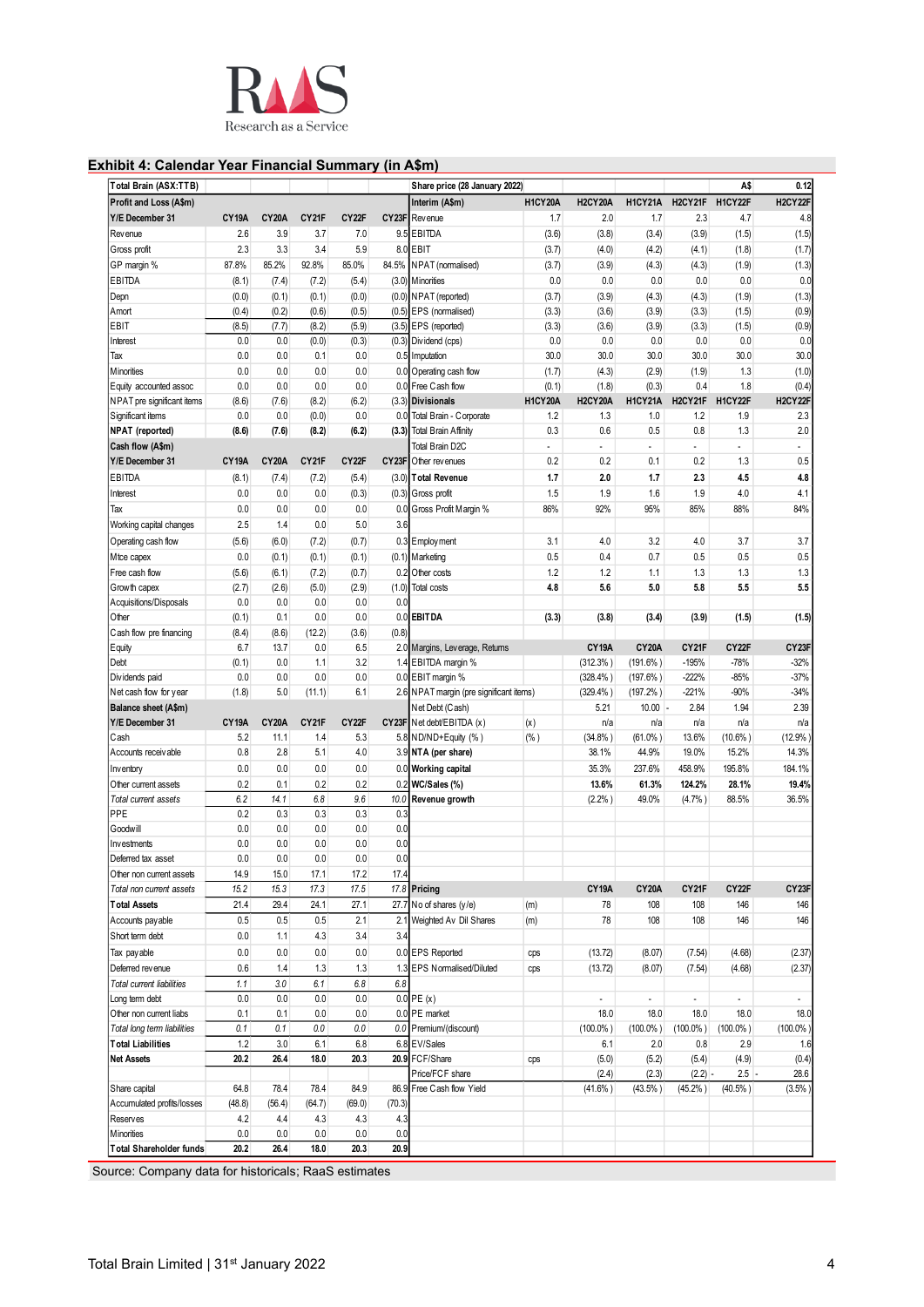

# FINANCIAL SERVICES GUIDE

# **RaaS Advisory Pty Ltd ABN 99 614 783 363 Corporate Authorised Representative, number 1248415**

**of**

**BR SECURITIES AUSTRALIA PTY LTD ABN 92 168 734 530 AFSL 456663**

**Effective Date: 6 th May 2021**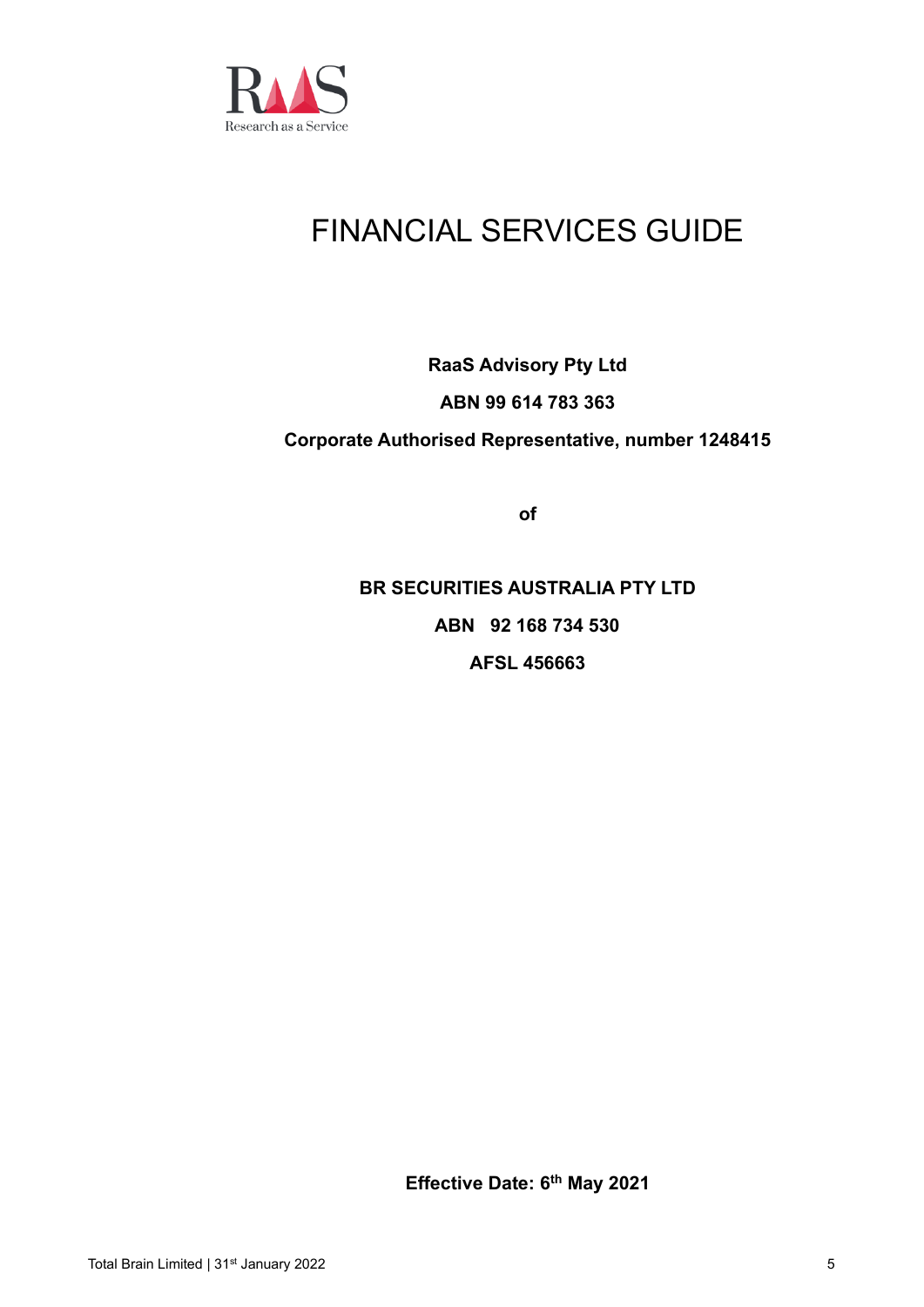

### **About Us**

BR Securities Australia Pty Ltd (BR) is the holder of Australian Financial Services License ("AFSL") number 456663. RaaS Advisory Pty Ltd (RaaS) is an Authorised Representative (number 1248415) of BR.

This Financial Service Guide (FSG) is designed to assist you in deciding whether to use RaaS's services and includes such things as

- who we are
- our services
- how we transact with you
- how we are paid, and
- complaint processes

Contact Details, BR and RaaS

BR Head Office: Suite 5GB, Level 5, 33 Queen Street, Brisbane, QLD, 4000

RaaS. 20 Halls Road Arcadia, NSW 2159

P: +61 414 354712

E: finola.burke@raasgroup.com

RaaS is the entity providing the authorised AFSL services to you as a retail or wholesale client.

- **What Financial Services are we authorised to provide?** RaaS is authorised to
- provide general advice to retail and wholesale clients in relation to
	- **Securities**
- deal on behalf of retail and wholesale clients in relation to **Securities**

The distribution of this FSG by RaaS is authorized by BR.

#### **Our general advice service**

Please note that any advice given by RaaS is general advice, as the information or advice given will not take into account your particular objectives, financial situation or needs. You should, before acting on the advice, consider the appropriateness of the advice, having regard to your objectives, financial situation and needs. If our advice relates to the acquisition, or possible acquisition, of a particular financial product you should read any relevant Prospectus, Product Disclosure Statement or like instrument. As we only provide general advice we will not be providing a Statement of Advice. We will provide you with recommendations on securities

#### **Our dealing service**

RaaS can arrange for you to invest in securities issued under a prospectus by firstly sending you the offer document and then assisting you fill out the application from if needed.

#### **How are we paid?**

RaaS earns fees for producing research reports. Sometimes these fees are from companies for producing research reports and/or a financial model. When the fee is derived from a company, this is clearly highlighted on the front page of the report and in the disclaimers and disclosures section of the report.

We may also receive a fee for our dealing service, from the company issuing the securities.

### **Associations and Relationships**

BR, RaaS, its directors and related parties have no associations or relationships with any product issuers other than when advising retail clients to invest in managed funds when the managers of these funds may also be clients of BR. RaaS's representatives may from time-to-time deal in or otherwise have a financial interest in financial products recommended to you but any material ownership will be disclosed to you when relevant advice is provided.

#### **Complaints**

If you have a complaint about our service, you should contact your representative and tell them about your complaint. The representative will follow BR's internal dispute resolution policy, which includes sending you a copy of the policy when required to. If you aren't satisfied with an outcome, you may contact AFCA, see below.

BR is a member of the Australian Financial Complaints Authority (AFCA). AFCA provide fair and independent financial services complaint resolution that is free to consumers.

Website[: www.afca.org.au;](http://www.afca.org.au/) Email: [info@afca.org.au;](mailto:info@afca.org.au) Telephone: 1800931678 (free call)

In writing to: Australian Financial Complaints Authority, GPO Box 3, Melbourne, VIC, 3001.

### **Professional Indemnity Insurance**

BR has in place Professional Indemnity Insurance which satisfies the requirements for compensation under s912B of the Corporations Act and that covers our authorized representatives.